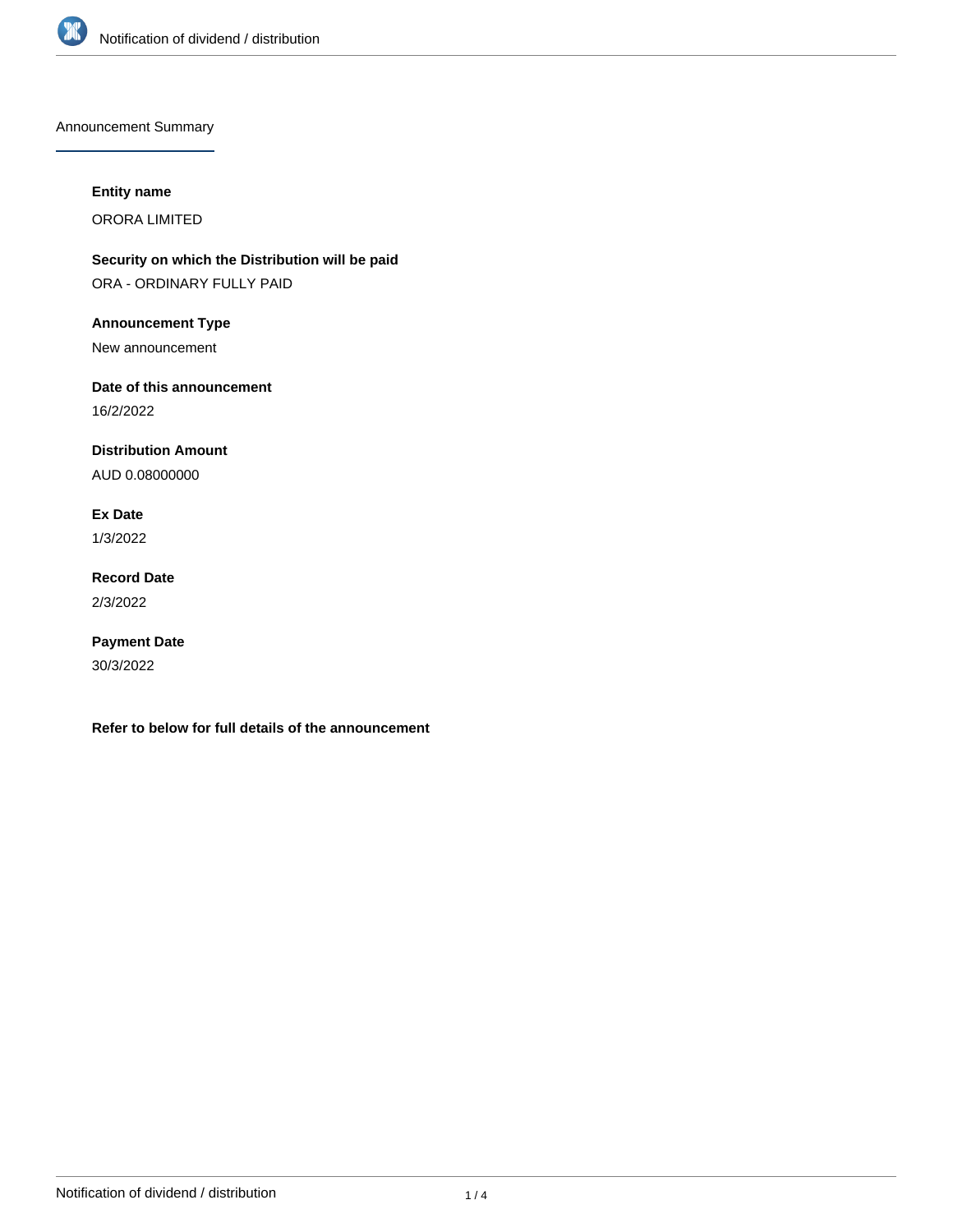

Announcement Details

Part 1 - Entity and announcement details

#### **1.1 Name of +Entity**

ORORA LIMITED

**1.2 Registered Number Type ACN** 

**Registration Number**

004275165

**1.3 ASX issuer code** ORA

#### **1.4 The announcement is** New announcement

**1.5 Date of this announcement** 16/2/2022

**1.6 ASX +Security Code** ORA

**ASX +Security Description** ORDINARY FULLY PAID

Part 2A - All dividends/distributions basic details

**2A.1 Type of dividend/distribution C** Ordinary

**2A.2 The Dividend/distribution:**

relates to a period of six months

## **2A.3 The dividend/distribution relates to the financial reporting or payment period ending ended/ending (date)** 31/12/2021

**2A.4 +Record Date**

2/3/2022

**2A.5 Ex Date** 1/3/2022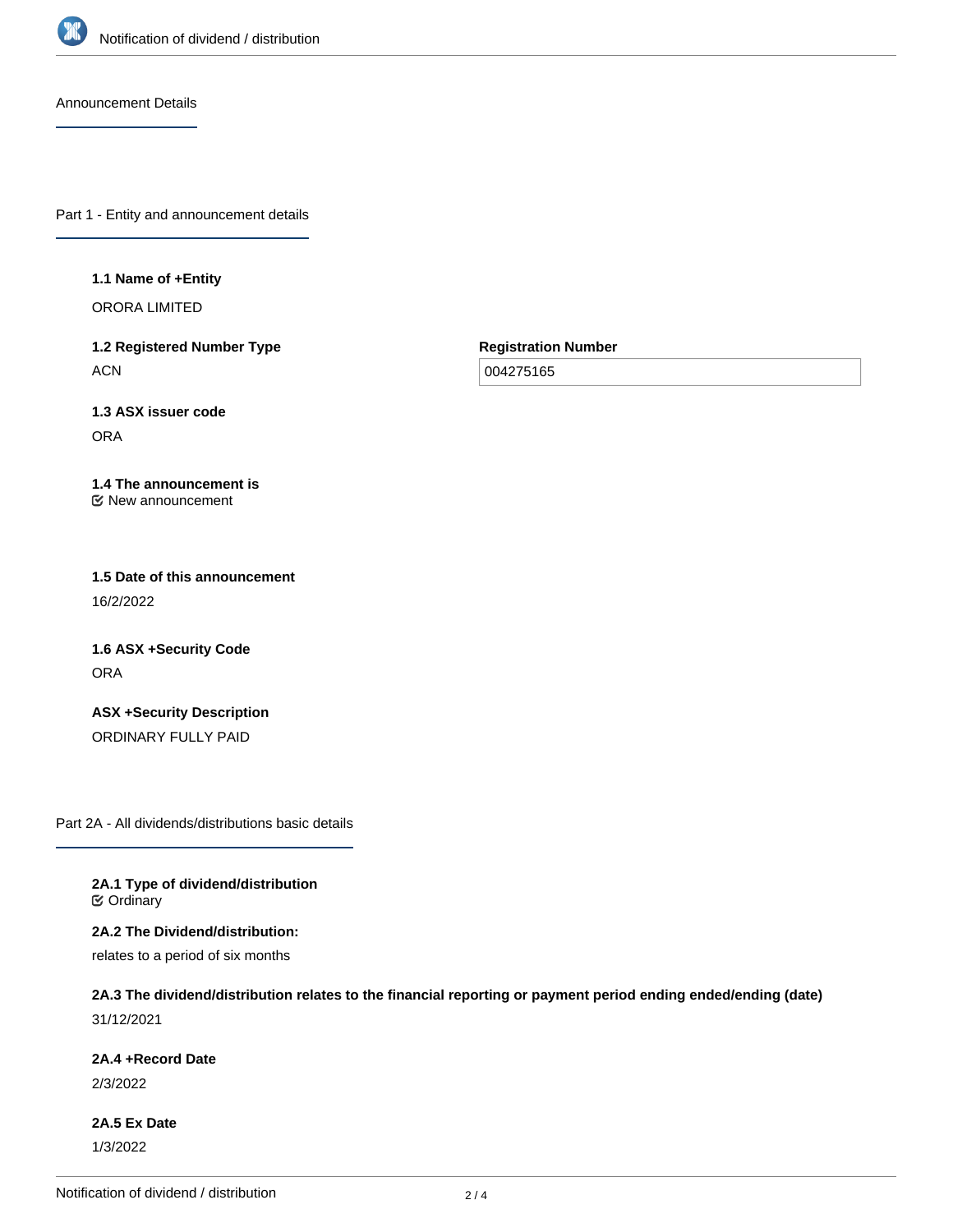### **2A.6 Payment Date**

30/3/2022

**2A.7 Are any of the below approvals required for the dividend/distribution before business day 0 of the timetable?**

- **Security holder approval**
- **Court approval**
- **Lodgement of court order with +ASIC**
- **ACCC approval**
- **FIRB approval**
- **Another approval/condition external to the entity required before business day 0 of the timetable for the dividend/distribution.**

No

**2A.8 Currency in which the dividend/distribution is made ("primary currency")**

AUD - Australian Dollar

**2A.9 Total dividend/distribution payment amount per +security (in primary currency) for all dividends/distributions notified in this form**

AUD 0.08000000

**2A.10 Does the entity have arrangements relating to the currency in which the dividend/distribution is paid to securityholders that it wishes to disclose to the market?** No

**2A.11 Does the entity have a securities plan for dividends/distributions on this +security?** We have a Dividend/Distribution Reinvestment Plan (DRP)

**2A.11a If the +entity has a DRP, is the DRP applicable to this dividend/distribution?** No

**2A.12 Does the +entity have tax component information apart from franking?** No

Part 3A - Ordinary dividend/distribution

**3A.1 Is the ordinary dividend/distribution estimated at this time?** No

**3A.1a Ordinary dividend/distribution estimated amount per +security** AUD

**3A.1b Ordinary Dividend/distribution amount per security**

AUD 0.08000000

**3A.2 Is the ordinary dividend/distribution franked?** No

**3A.3 Percentage of ordinary dividend/distribution that is**